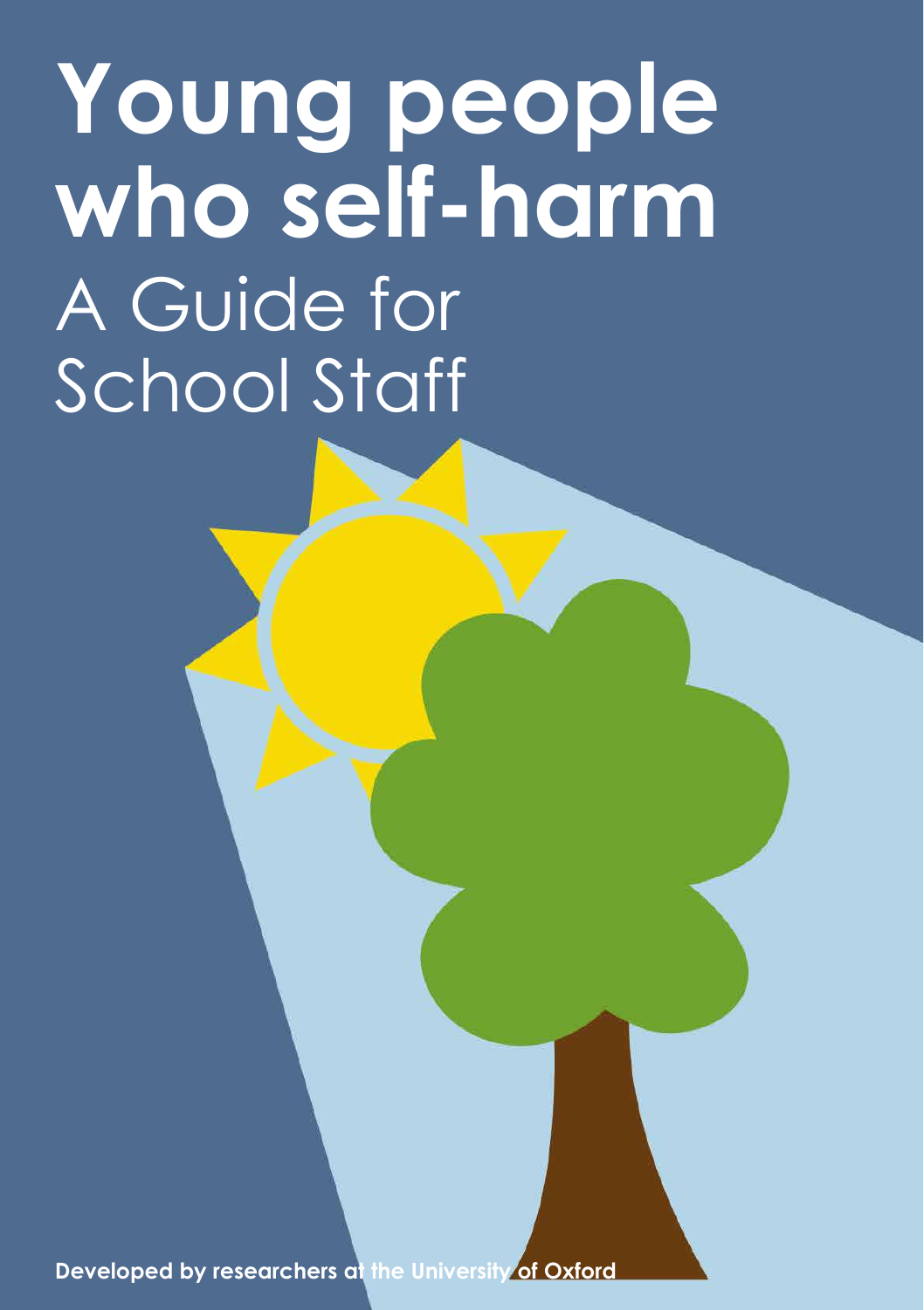## **About this guide**

2

Finding out about a young person's self-harm can be difficult and upsetting. However, school staff have a very important role in helping young people who are selfharming. This resource has been developed by researchers and clinicians at the University of Oxford for school staff who may come into contact with students who have self-harmed or are at risk of self-harm. Here you will find information about self-harm and its impact, and some practical ways to help you support young people.

This guide should be used alongside existing school safeguarding policies. When in doubt about how to respond to a student's self-harm it is best to seek advice, including from mental health professionals where necessary.

Building a positive school culture which encourages resilience and promotes help-seeking is the most important thing schools can do in relation to enhancing mental wellbeing.

While the main focus of this guide is on adolescents it is recognised that younger children may present with selfharm, although it is much less frequent under the age of 12.

# **What is self-harm? Finding out about**

Self-harm is any act of intentional self-injury or self-poisoning. Examples include:

- Self-cutting
- Taking an overdose
- Swallowing objects or poisons
- Hitting or bruising
- Self-strangulation with ligatures
- Burning

Self-harm is common in young people: at least 10% report having self-harmed. It is more common in females than males, especially in early adolescence. Self-harm is much less frequent in younger children, but under the age of 11 self-harm is more common in boys than in girls. Self-harm may present somewhat differently in this age group; for example, scratching, picking scabs, head-banging, other forms of self-injury or reckless behaviour.

> *"At first, when you see these marks on your child's beautiful skin you're just filled with every emotion that you can possibly think of – fear, anxiety, disbelief, anger and just not knowing what to do."*

Parent finding out about self-harm

# **self-harm**

Young people often hide their selfharm, but there are a number of signs that they may be self-harming. These include:

- Unexplained cuts, burns or bruises
- Keeping themselves covered; avoiding swimming or changing clothes around others

Signs of self-harm may be similar to signs of physical or other abuse. For example, cigarette burns or bruises could be inflicted by the young person themselves or by someone else, so it may be hard to know the reason behind a given sign.

Other non-specific signs of self-harm (which may also relate to other mental health problems) include:

- Becoming withdrawn or isolated
- Low mood; lack of interest in usual activities; lowering of academic grades
- Sudden changes in behaviour e.g. becoming irritable, angry or aggressive
- Excessive self-blame for problems, expressing feelings of failure, uselessness or hopelessness

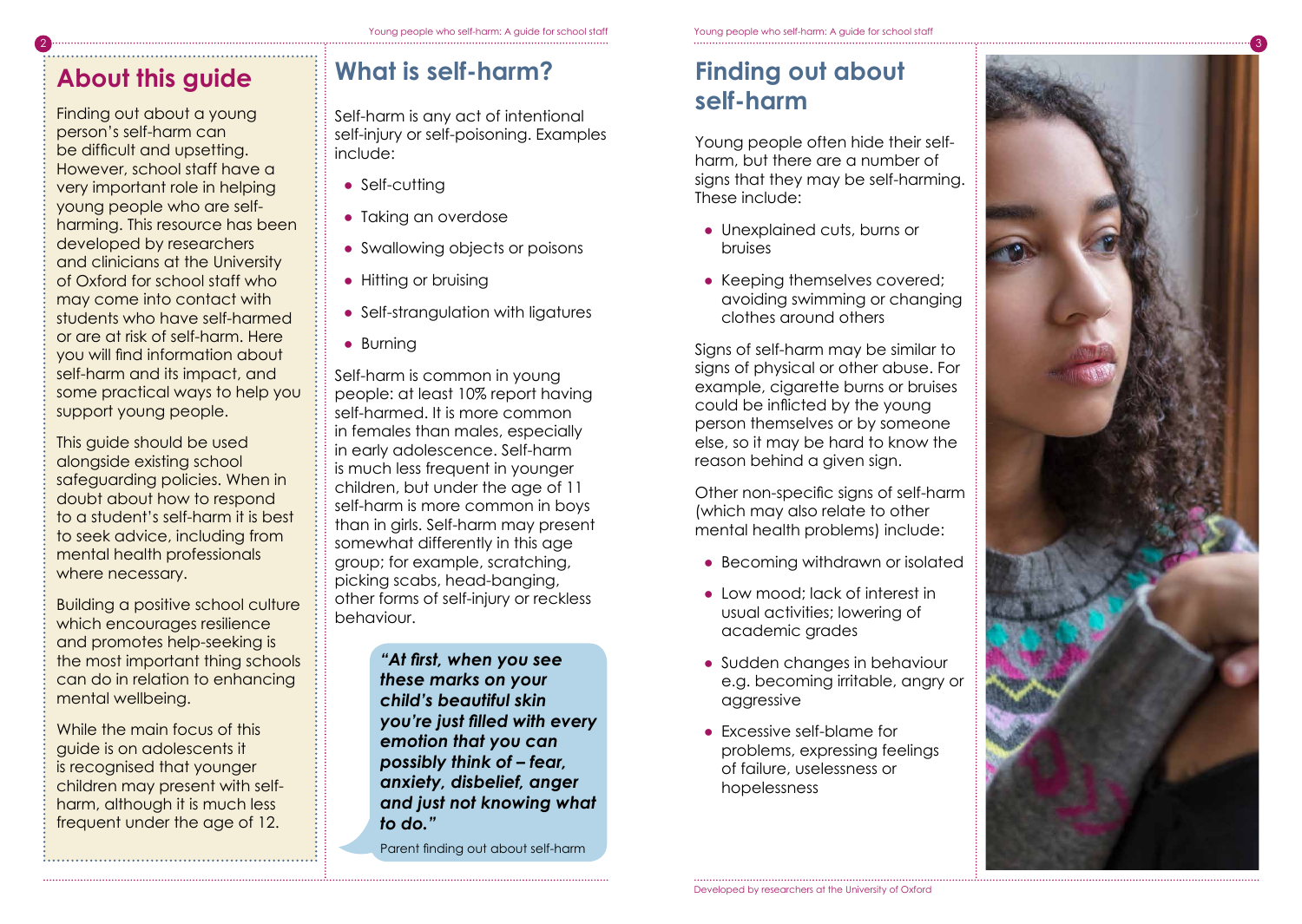# **self-harm? How to approach the young person**

4

As a staff member, you may be the first to notice that a young person has been self-harming. This can be distressing and it can be hard to know what to do. However, it is important that you don't ignore signs of self-harm. If you suspect self-harm, let the young person know that you have noticed a difference in their behaviour and be open about your concerns in an empathetic and caring manner. Young people will respond best if your reaction is calm, non-judgmental, and understanding.

Start with sharing your concerns about their wellbeing and encouraging them to open up, such as by saying:

**"I've noticed that [state the changes you have observed in their behaviour e.g. becoming withdrawn or irritable/angry] and I am wondering if maybe things are difficult for you at the moment?"**

If you have explicit concerns around self-harm move on to more specific questions about self-harm, such as:

**"I've also noticed that you've [voice your observation e.g. got some scars/been covering up] and I know that sometimes this can be a sign that someone has harmed themselves. Can I ask if you've selfharmed?"**

> **Some people are concerned about raising the topic of self-harm. However, research shows that asking about self-harm or suicidal thoughts does not put the idea into people's heads.**

## **Which young people are vulnerable to self-harm?**

Some young people are particularly vulnerable to self-harm, especially if any of the following factors apply to them:

**Individual:** History of depression or anxiety, low self-esteem, a sense of hopelessness, poor problem-solving skills, impulsive behaviour, problems with drugs/alcohol, being on the autistic spectrum, having ADHD or having an eating disorder.

**Family:** Mental health difficulties in parents/carers, poor parental relationship, conflict with parents, drug/alcohol misuse within the family, abuse or neglect or a family history of self-harm.

**Social:** Difficult peer relationships, peer rejection, bullying (including cyberbullying), having friends who self-harm, easy access to means of self-harm, influenced by websites or social media that encourage self-harm, or influenced by suicide or self-harm of well-known figures in the media.

# **Why do young people**

5

Self-harm can have a range of functions, which will be different for each person. Reasons for self-harm include:

- to manage emotional upset
- to reduce tension
- to provide a feeling of physical pain to distract from emotional pain
- to express emotions such as hurt, anger or frustration
- a form of escape
- an effort to regain control over feelings or problems
- an attempt to punish oneself or others
- $\bullet$  to elicit care from others
- to identify with a peer group

Self-harm can be a way of coping with life stresses, but in some cases it can be a suicide attempt. Some young people who self-harm may also experience suicidal thoughts, and self-harm is a risk factor for suicide, although fortunately suicide in young people is relatively rare.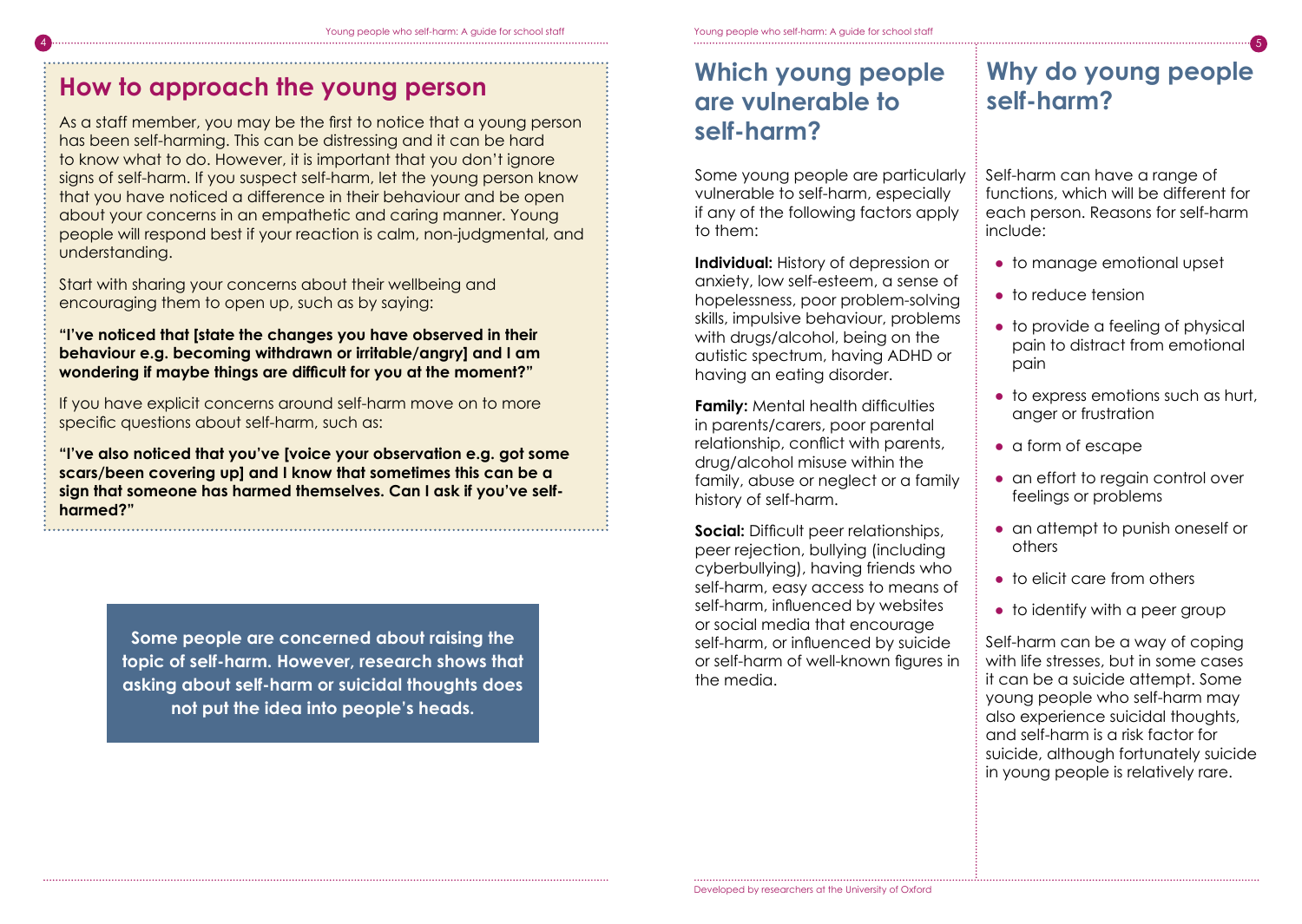# **Helpful questions and statements:**

To understand why a young person may be self-harming it is important to have an open conversation about their reasons. It can be helpful to convey that you understand some of the functions of self-harm to encourage the young person to open up.

For example, you could say:

**"I wonder what are the sorts of things that make you feel like harming yourself?"** 

If this does not lead to the student opening up, you could for example add,

**"Sometimes people self-harm as a way of managing strong and difficult feelings or emotions. I'm wondering if that might be why you hurt yourself?"**

Or:

6

**"I know that people self-harm for many different reasons and that they often experience a range of different emotions. I wonder if you are able to help me understand what leads you to self-harm?"**

**Sometimes negative terms are used for self-harm, such as 'attention-seeking' or 'manipulative'. This language is unhelpful and may make it harder for young people to open up or ask for help – some young people do need attention but aren't able to find a positive way to get it. Creating a supportive and non-judgmental atmosphere will make it easier for young people to seek help.**

## **Managing the immediate effects of self-harm**

If a student has self-harmed, there are steps you can take to help.

#### **Management of physical injuries:**

- Keep calm and follow first aid guidelines for cuts, wounds or burns
- If you have immediate concerns about the effect of an overdose, or serious physical injuries are present, emergency services should be called
- If an overdose is suspected the student will need to be taken to hospital straight away for tests and possible treatment
- Always ask the student if they are in pain – they may have needed to feel physical pain at the point of self-harm but this doesn't mean they want to feel pain afterwards
- Involve the school nurse where possible to assist with management; they may be able to give pain relief

#### **Helping the young person:**

7

- Identify a key member of staff to whom the young person is willing to speak who can provide a listening ear and non-judgmental support – see box opposite for examples of questions and statements
- Self-harm is often a way of communicating distress – acknowledge this distress and offer to help the young person find the support they need
- Reassure the young person that you understand that self-harm is helping them to cope at the moment
- Remind them that there are less harmful ways of coping (see below)
- Mention sources of help and support, such as calling a helpline or speaking to a GP or family member (see **Resources** at the end of this guide)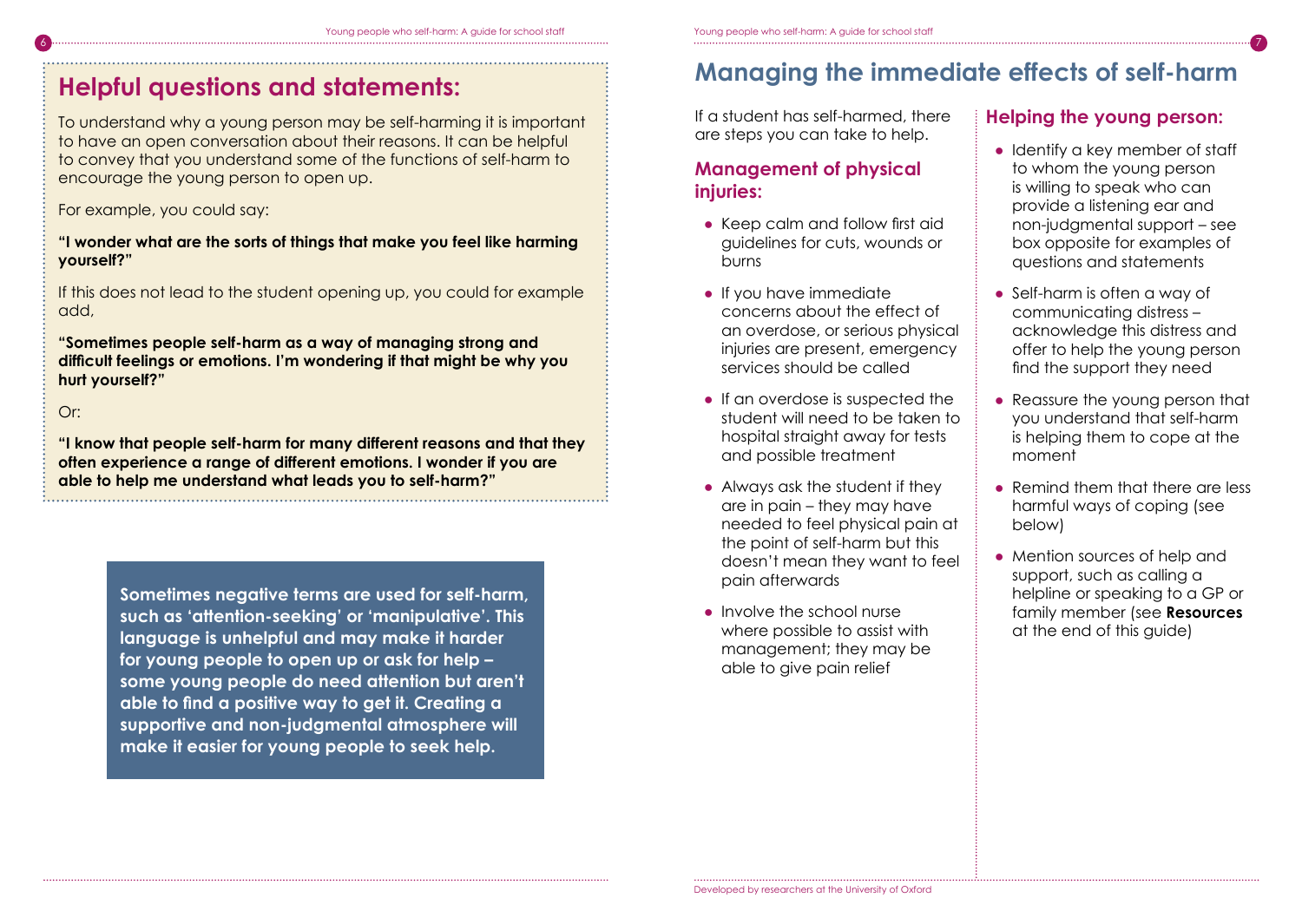### **Helpful questions or statements:**

8

**"You must be feeling very upset about something. I'd like to help if I can; would it help to talk about what's troubling you?"**

**"I wonder if you're using selfharm as a way of coping with something that is troubling you?"**

**"It can feel that self-harm is the only way to cope, but there are other ways. Can I show you some leaflets/websites that suggest helpful ways of coping?"**

**"Before you go I'd like to give you some information about people you can contact if you feel like self-harming again."**

> *"Yeah, the school were really, really supportive. She went to a school when she was taken ill, and they were amazing. They were really amazing. When she went back, there was a – I think she was the deputy head of year – who was really on my daughter's side and very caring for her and if she needed something, she was there for her."*

Parent



### **Confidentiality and communicating with parents**

Confidentiality is very important to young people, but staff must remember that they cannot promise total confidentiality, in line with their institution's safeguarding policy. Staff should respect wishes around confidentiality if possible, but young people's health, safety and welfare are paramount. If you become aware that a student is self-harming, you are obliged to share this with your school's designated safeguarding lead. This information would usually be shared with parents/carers too, unless this would pose risk of greater harm coming to the child (e.g. where there is possible abuse at home). Discuss the need to tell parents/ carers with the young person and listen carefully to any fears they may have. A decision should be made in line with the school's safeguarding policy.

Students should be informed when the school contacts parents or carers about self-harm. Self-harm can be a way of feeling in control; by not involving the student the school may exacerbate the student's distress. It may be helpful to invite the parents or carers into school to talk with staff and the student together to try and make sense of the self-harming behaviour and think about ways of supporting the young person. The parents/carers need information so that they can support their son or daughter and also access further

Developed by researchers at the University of Oxford

help for both the young person and, if necessary, themselves.

**DON'T** make promises of confidentiality that you can't keep.

9

If parents discover that their child is self-harming they may contact the school and request that the information is only shared with school staff that need to know. Their wishes should be followed wherever possible.

> *"The school communicated well with me and I with them so there was a good communication line going at times when she was selfharming, in the early days, [when] I didn't know what to do."*

Parent

**Confidentiality is important to young people**

**It is important to talk about what you can and can't keep confidential**

**Don't make promises of confidentiality that you can't keep**

**Work on a need-to-know basis**

**Involve parents wherever possible**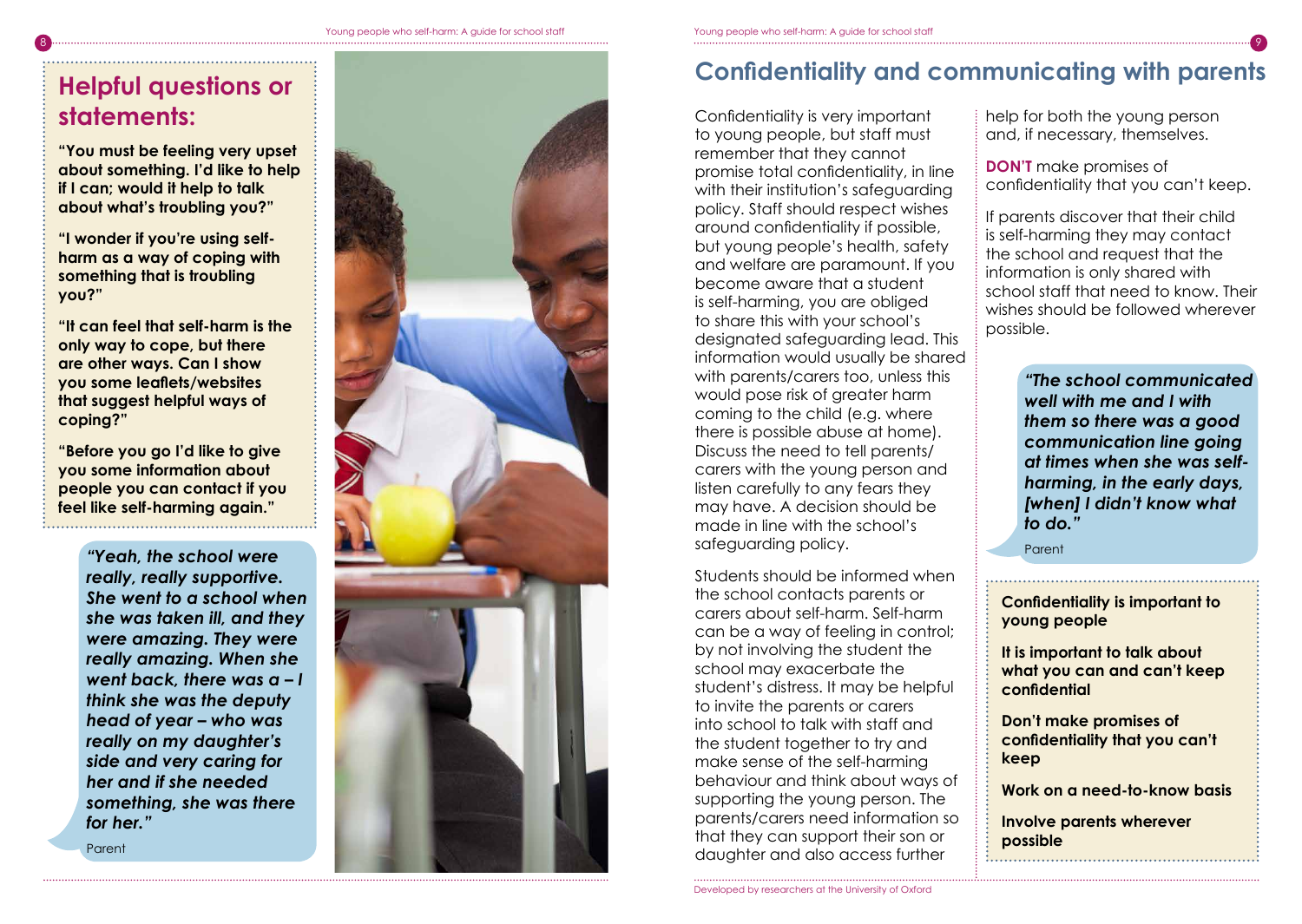## **Understanding the circumstances of self-harm and what level of concern there should be**

It is helpful to try and understand the circumstances and reasons for selfharm. Whilst all self-harm is of concern, it is important to establish what level of concern there should be about the self-harm in order to decide appropriate action. This is done by taking into account all the different factors for each individual. However, there are no hard and fast rules; if in doubt you should contact mental health professionals.

#### **What might indicate a need for higher concern?**

If a student has self-harmed and any of the following are present there may be a higher risk of further self-harm or ongoing mental health problems. ● Low mood – particularly a

recent change in mood

10

- $\bullet$  Behaviour change some students become withdrawn and isolated, others become disruptive or appear more animated. It is the change in the behaviour that may indicate problems
- Expressing hopelessness e.g. saying that they can't see a future or 'what's the point?'
- Low self-worth or self-hatred – e.g. saying they are useless/ pointless/everybody hates them/nobody cares
- Lack of family support or distant family relationships – this can be difficult to elicit so it may be necessary to ask the student to tell you a bit about their family or who is at home
- Expressing suicidal feelings these may be explicit e.g. "I want to kill myself" or more subtle e.g. "I've just had enough/can't go on/don't want to be here anymore." It is OK to ask about suicide – doing so will not put the idea into the student's head
- Previous self-harm always ask the student if they have selfharmed before
- Possible abuse or sexual exploitation
- Bullying, including cyberbullying
- Serious difficulties around gender or sexual identity
- Excessive use of drugs or alcohol
- Recent history of self-harm or suicide in a friend or family member
- Bereavement, especially recent loss

**Key issues indicating higher concern: Change of mood Hopelessness Talking about suicide Serious adverse life events**

Listen to your intuition; if you have a hunch that a student may be at risk you may well be right. Speak to someone about your concerns.

If you are concerned about high risk or are not sure about the level of concern, it may be helpful to consult with your local Child and Adolescent Mental Health Service (CAMHS) team.

Self-harm can begin as a consequence of abuse. If you are worried that self-harm or other behaviours may be due to abuse or exploitation, this should be managed as a safeguarding concern and referred to children's social care.

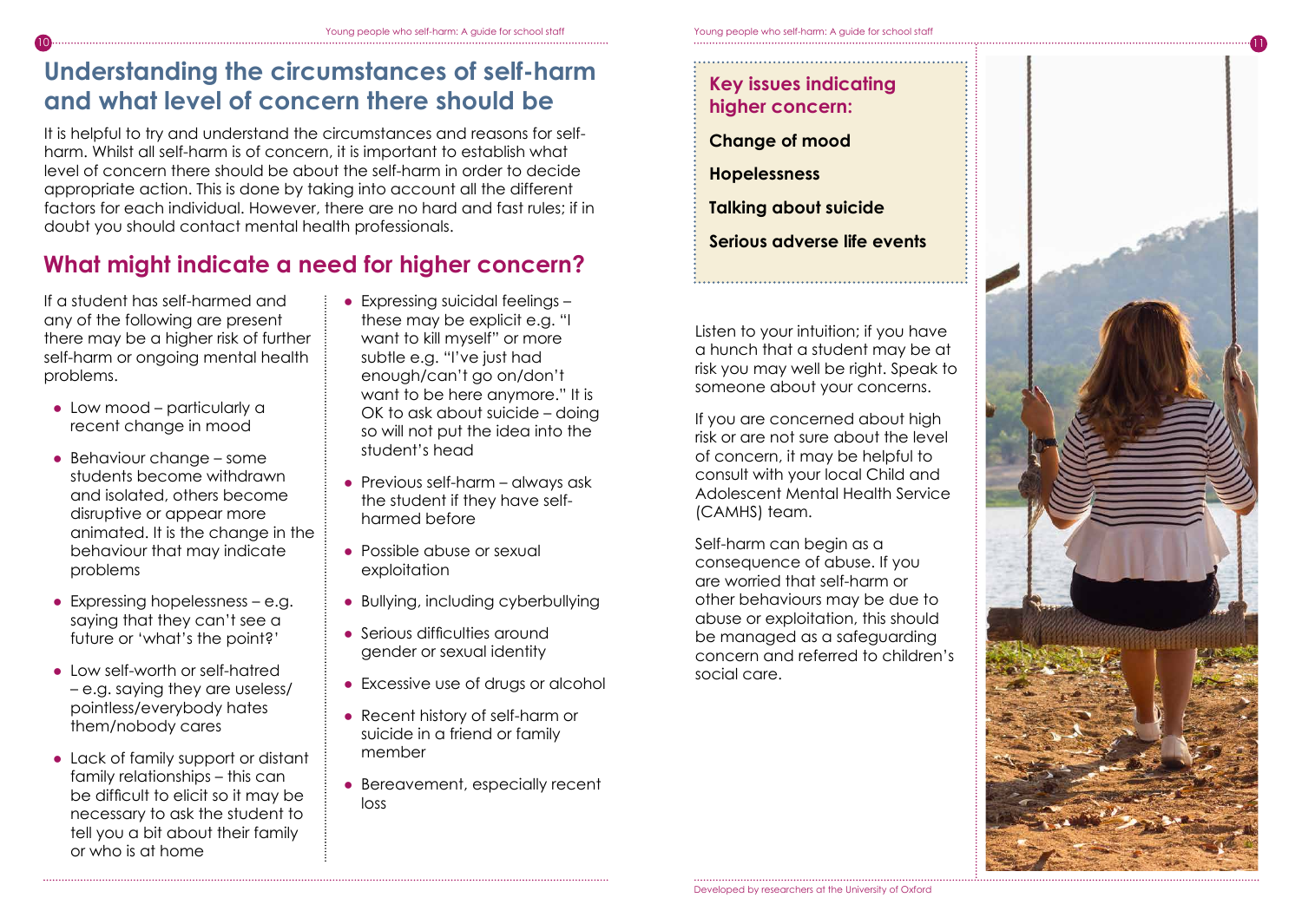# **What to do if you have higher concern**

12

- Let the student know that you are concerned for their wellbeing and would like to ensure they receive the right level of support. It is OK to let the student know that you want to seek advice from CAMHS and important that you keep them informed of any actions you take
- Discuss with the school nurse, head of year, school counsellor or safeguarding lead
- Contact the local CAMHS team for advice. It is acknowledged that CAMHS resources vary; each school needs to be aware of local practice and means of access to urgent advice and consultation
- Continue to support and listen to the young person
- Involve the parents; for example, inviting them in for a meeting
- Be mindful of the student's peer group; they may need support once the student's own support needs have been met



## **What to do if there is lower concern about ongoing risk**

- Support and listen to the student and work out ways to support them at school
- Try and help the student identify the reasons for their self-harm or the emotions they were experiencing before they selfharmed (e.g, anger, sadness, overwhelmed, frightened, disconnected)
- Explore possible alternatives to self-harm with the young person (see list of possible alternatives on page 15)
- Talk to the student about speaking to their parents so that they can be supported at home
	- $\blacktriangleright$  Young people may be reluctant to tell their parents
	- $\blacktriangleright$  Encourage them to think about the benefits of involving their family and how they might tell their parents
- Involve the parents/carers in a discussion of how to help the young person at school and at home; this will be particularly important with young children
- Give the young person information about other sources of support and advice, e.g. Young Minds, Childline and local voluntary groups

● Be aware that some students who are considered low risk initially may become higher risk and need appropriate action to address this

13

*"I asked for school's help and I told them because I felt they should know [that], what was happening at home and to sort of look out for her, and the school nurse was fantastic, actually, really helpful"*

Parent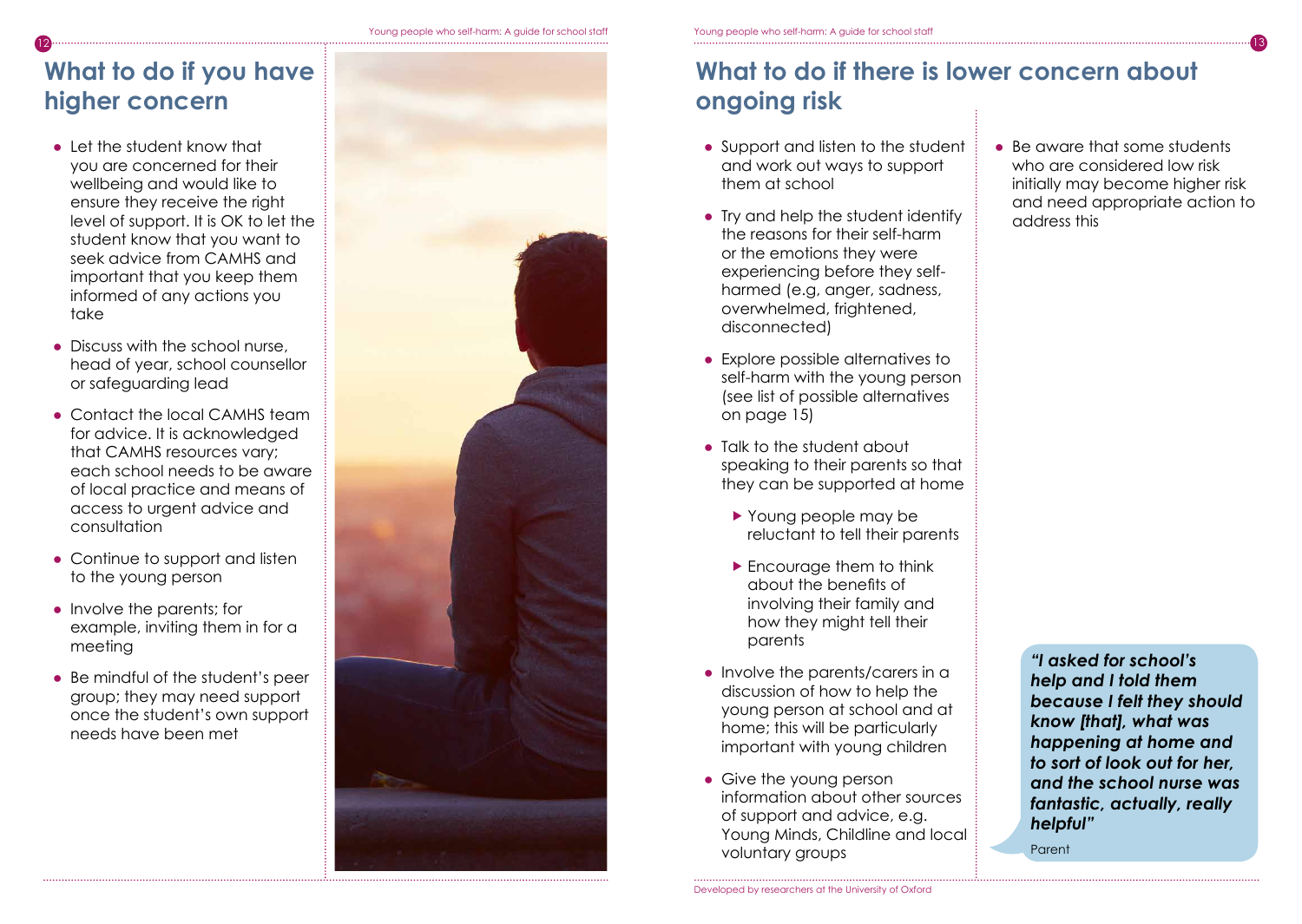## **Self-harm at school: what to do?**

14

To be used in conjunction with the school's safeguarding policy



# **Possible strategies to manage urges to self-harm**

The following are practical ways to manage self-harm (based on research) that can be suggested to students. Although not all of these will work for every student, some of these suggestions may be helpful. It may take a while to get self-harm under control, but with practice the young person can usually develop positive ways of coping.

#### **Building support networks**

It is helpful to identify who can support the young person and how they can get in touch with them. This might be friends, family, school teacher, etc. Knowing how to access a crisis line is also important.

#### **Distraction activities**

Replacing self-harm with other safer activities can be a positive way of coping with urges to self-harm. It is important to find things that the young person is interested in.

#### **Examples include:**

- Going for a walk or other forms of physical exercise
- Getting out of the house and going to a public place, such as a cinema
- $\bullet$  Reading a book
- Taking a dog for a walk or caring for a pet
- Watching TV
- Listening to music
- Engaging in self-soothing activity, such as having a relaxing bath

15

#### **Coping with symptoms of physical stress**

There are a number of strategies that can help to manage the extreme tension in the body that young people may feel.

#### **Examples include:**

- Clenching ice cubes in the hand until they melt
- Hitting a pillow or soft object
- Paced breathing (extending the breathing):
	- $\blacktriangleright$  Sit comfortably
	- $\triangleright$  Breathe in to the count of 4
	- $\triangleright$  Breathe out to the count of 6
	- $\blacktriangleright$  Notice your stomach moving out as you breathe in
- Counting (allows the body to slow down) e.g. count 10 films, 10 animals, 10 flowers etc.
- Engaging in physical exercise
- Relaxation exercises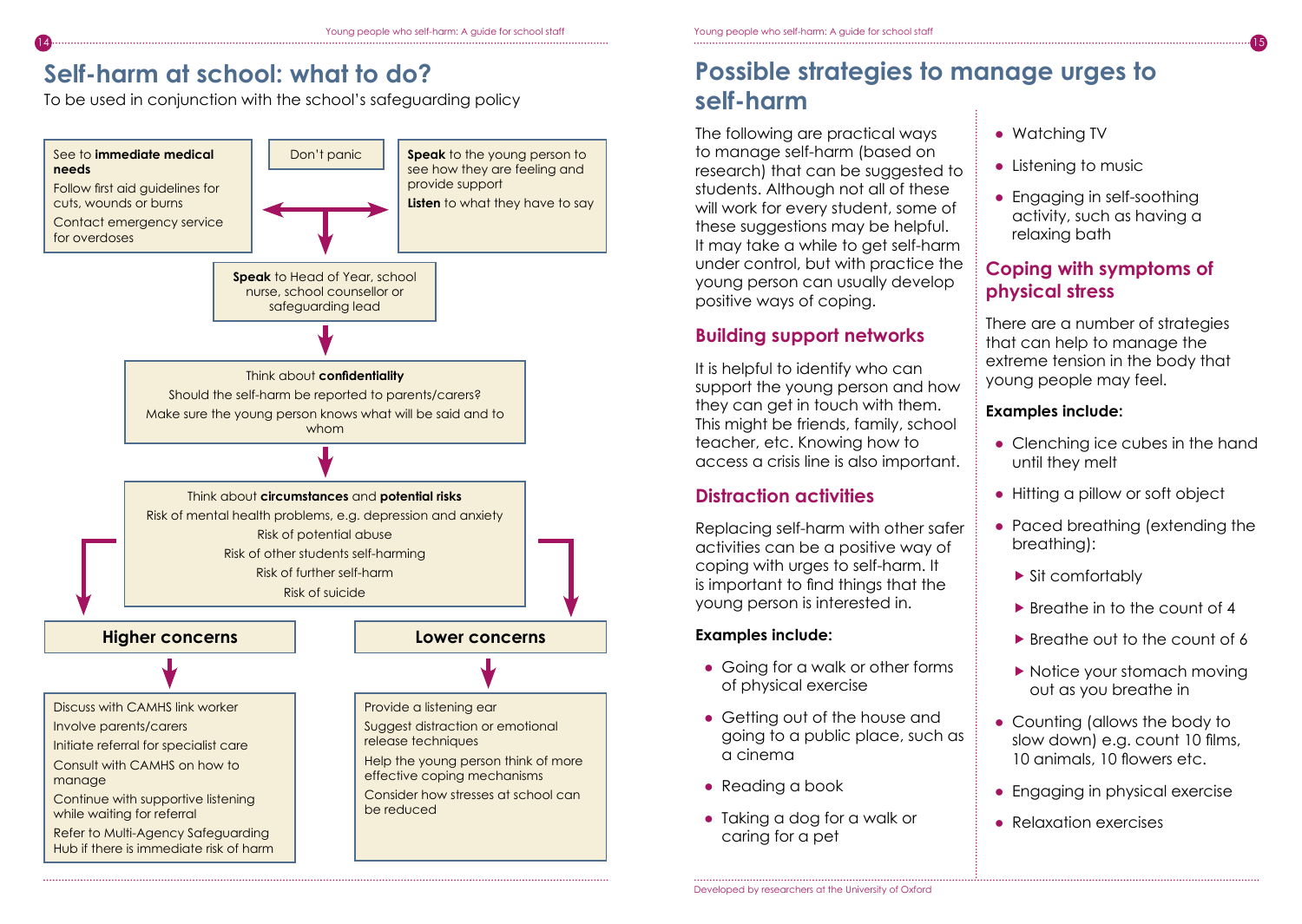#### **Dealing with difficult emotions Hope box**

Young people may be experiencing difficult emotions that they find hard to express.

#### **Examples of strategies that may help include:**

- Writing, drawing or talking about feelings
- Writing a letter expressing feelings (which need not be sent)
- Trying to describe feelings
- Keeping a diary
- Talking to others about feelings

#### **Making the environment safe**

Encourage the young person to make sure that they don't have razors, medication or other means of self-harm available in their room.

#### **Safety plan**

It can be helpful to encourage the young person to write down a practical safety plan which includes specific things from the lists above, and people to contact if they have the urge to self-harm or have selfharmed.

It may also be helpful to try and encourage the student to think about some positive things about themselves and their life and develop a 'hope box' where they can store things that make them feel better, such as photos, memories, nice things people have said etc. They could do this on their mobile phone.

> *"The staff had training and we learned that there are strategies that can help a young person come through things like self-harm and depression."*

Teacher, secondary school.



## **Impact of self-harm on school staff**

Self-harm can be distressing for school staff. On discovering that a student is self-harming, you may experience emotions such as sadness, shock, anger, fear, disgust, frustration and helplessness. Such emotions are common. Because self-harm is self-inflicted, it can be more difficult to empathise with than, for example, accidental injuries.

Some suggestions:

- Be honest with yourself about your emotions
- Discuss your feelings with colleagues or supervisors/ managers
- Seek support
- Look after yourself (making sure that you prioritise your own health and wellbeing)
- Recognise that school staff can have an important role to play in helping young people who are self-harming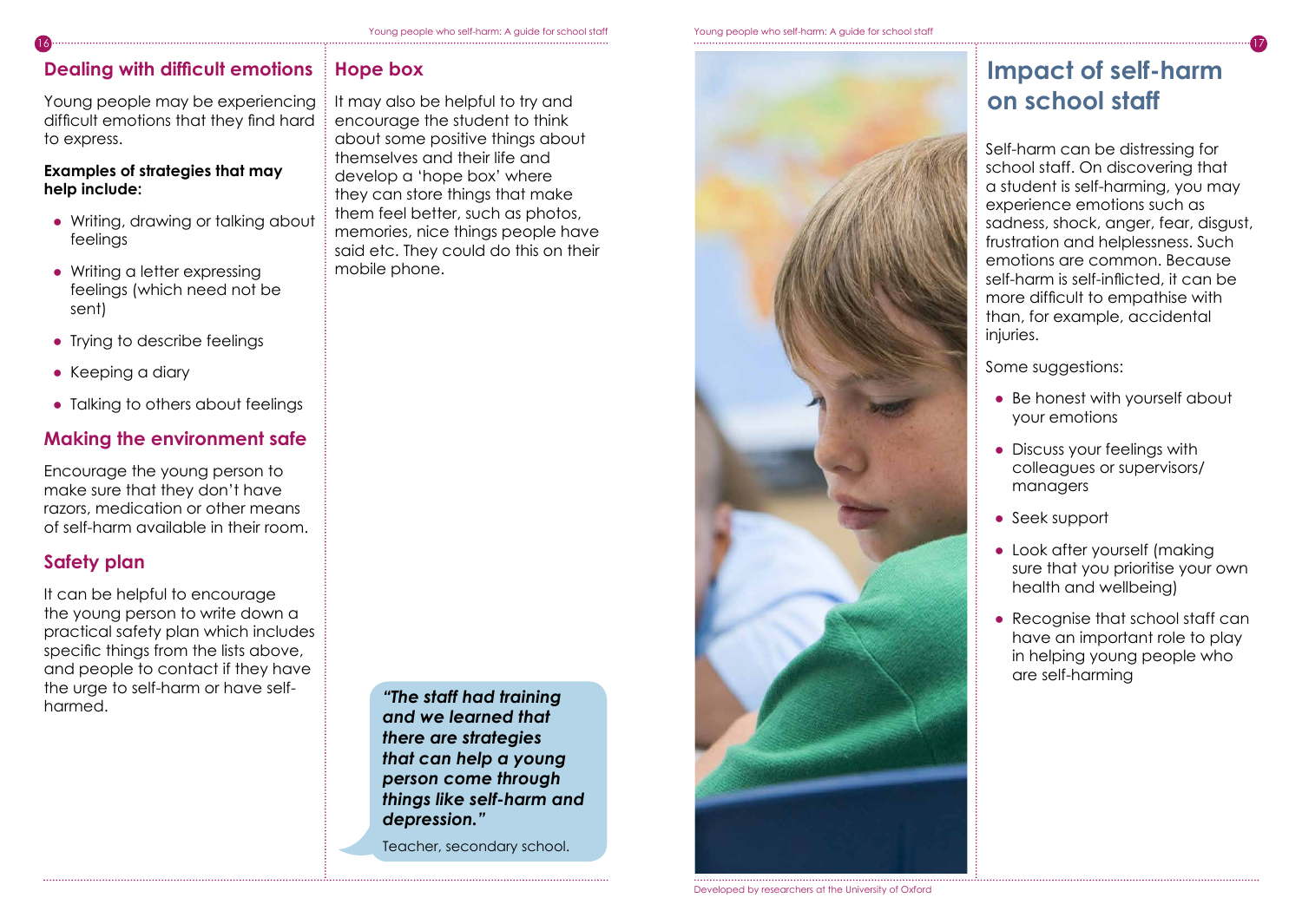## **Contagion and peer groups**

18

In schools, one student's selfharming behaviour can sometimes affect other students. This can occur particularly with self-cutting and is more common in females. If a student comes to you with concerns about a friend's self-harm, reassure them that telling a staff member is the right thing to do and that they have been a good friend. Offer them the opportunity to speak to the school counsellor, if possible.

If more than one student has selfharmed, it is important not to panic, but to be observant and raise awareness of how students can get help when they are struggling with difficult emotions. Continue to provide support, separately, for young people who are engaging in self-harm. Separate support is preferable to raising the issue in large school groups such as school assembly.

The following suggestions may help friends or peers of a young person who has self-harmed:

- Emphasising that it is normal and OK to sometimes experience strong emotions
- Encouraging care for each other and telling a staff member if they have concerns about other students
- Encouraging positive ways of managing stress/distress
- Reminders that support is available
- Sharing useful resources with the students

Risk of self-harm and suicidal behaviour is likely to increase in the rare event that a student takes their life. If a suicide occurs, it is very important that the wellbeing and safety of other students is considered. Guidance for schools is available on the Public Health England website at:

www.gov.uk/government/ publications/suicide-preventionidentifying-and-responding-tosuicide-clusters

#### **Resources**

**Information and support for young people:**

**Childline**  Tel: 0800 1111

**Papyrus** www.papyrus-uk.org

**Young Minds**  www.youngminds.org.uk

**Samaritans** www.samaritans.org Tel: 116 123

**Harmless**  www.harmless.org.uk

**National self-harm network** www.nshn.co.uk

#### **Resources for schools:**

**Building suicide-safer schools and colleges: a guide for teachers and staff:**  www.papyrus-uk.org/repository/ documents/editorfiles/ toolkitfinal.pdf

Some authorities have guidelines for school staff on self-harm, for example, **Self-harm: Guidelines for Staff within School and Residential Settings in Oxfordshire**, obtainable through the Oxfordshire Safeguarding Children Board: www.oscb.org.uk/wp-content/ uploads/Self-Harm-Guidance. pdf

#### **Resources for parents:**

from:

**Coping with self-harm: a guide for parents and carers**  – available for free download 19

www.psych.ox.ac.uk/research/ csr/research-projects-1/copingwith-self-harm-a-guide-forparents-and-carers

Free hard copies can be ordered from: www.cwmt.org.uk/resources

#### **Healthtalk.org module on parents' experiences of selfharm:**

www.healthtalk.org/peoplesexperiences/mental-health/ self-harm-parents-experiences/ topics

**No Harm Done** (information for school staff and parents): www.cwmt.org.uk/resources

**Royal College of Psychiatrists:**  www.rcpsych.ac.uk/ healthadvice/ problemsdisorders/self-harm. aspx

**The Parent's Guide to Self-Harm**  by Jane Smith, Oxford: Lion Hudson